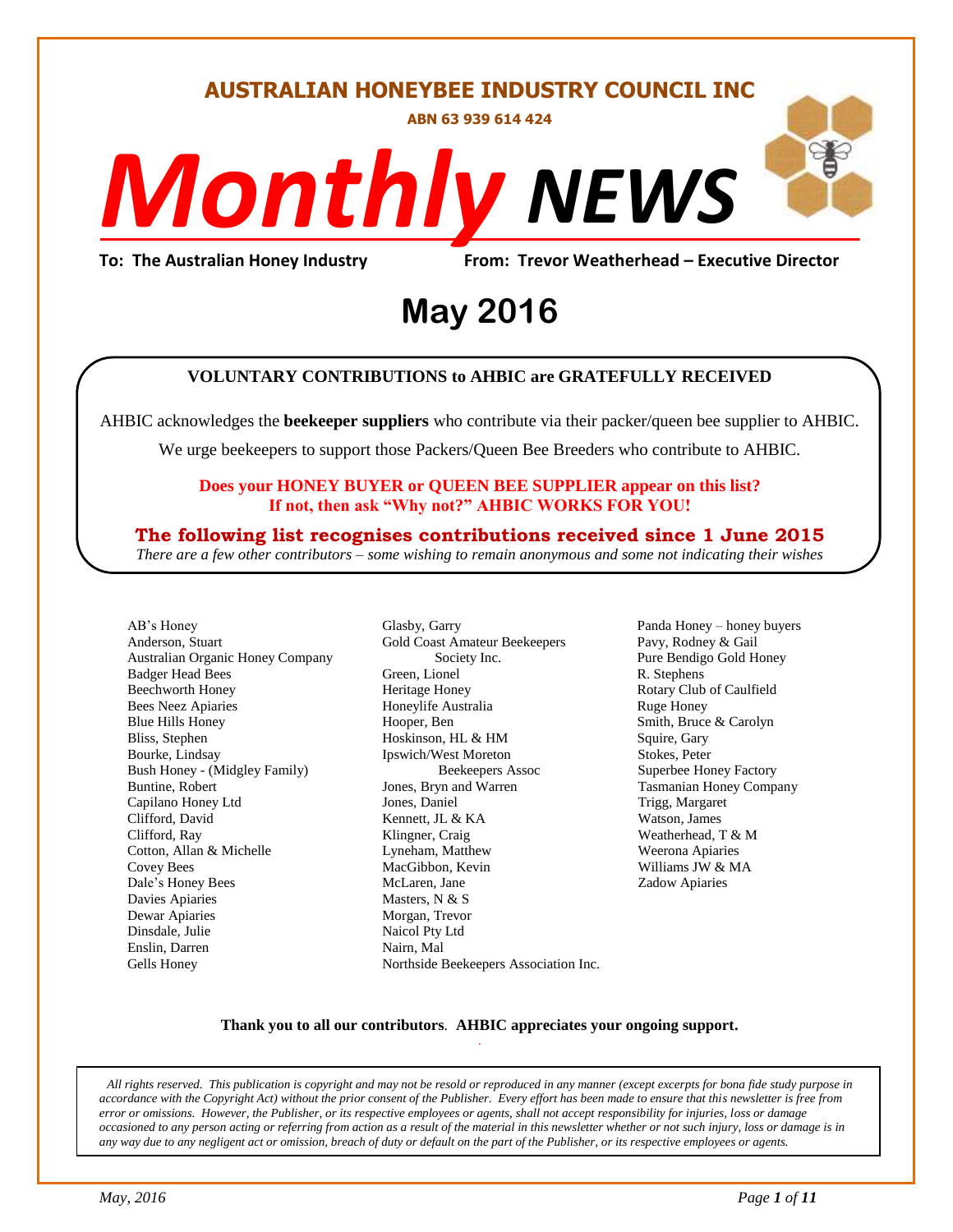# **AHBIC Award of Excellence – Sam Malfroy**

The Australian Honey Bee Industry Council is pleased to present the 2016 AHBIC Award of Excellence to Sam Malfroy.

Sam worked for 4 years as a project officer at Plant Health Australia. During this time he was the main person working on bee projects at PHA and he has led and coordinated many projects for our industry.

Some of these projects were-

Management and coordination of the National Bee Pest Surveillance Program

Since PHA took over the management of this program in 2011, sentinel hive numbers have increased from around 25, to now over 160 nationally. Other improvements include surveillance for regionalised pests, as well as incorporation of other surveillance methods such as floral sweep netting, hobby beekeeper involvement and new technologies such as the remote surveillance hive, which was recently profiled on a "60 Minutes" episode with Sam featuring as a movie star.



 Sam receiving his award from AHBIC Chair, Ian Zadow. *Photo courtesy of Frank Lindsay*

Sam has also facilitated the program moving from a fully funded program by the Department of Agriculture, to a cost shared funding model, with financial contributions for the program now coming from the honey bee industry, horticultural pollinator-reliant industries along with continued investment by the Department of Agriculture.

- Sam Chaired the Department of Agriculture's National Varroa Strategy and led many follow up projects with industry and R&D agencies.

Sam led the development of the BeeAware website (www.beeaware.org.au). This website is now the national hub of information for beekeepers and growers about honey bee biosecurity and pollination of agricultural and horticultural crops. The site contains an extensive range of information about exotic and established pests and diseases of honey bees, and helps beekeepers to identify and respond to these pest threats. It also contains information about the pollination of crops and how beekeepers and growers can work together to provide and receive best practice pollination services. It contains a monthly newsletter service, now with over 700 subscribers. Google analytic reports demonstrate that this website is receiving many thousands of sessions every month.

Sam led the development of the honey bee biosecurity manual which was produced in 2012 and coordinated the printing of over 13,000 manuals and postage to every registered beekeeper in Australia. Sam also led the review of this document at the end of last year with another 11,000 copies printed for distribution.

- One of the major initiatives over the past 3 years has been the development of the Honey Bee Industry Biosecurity Code of Practice and National Bee Biosecurity Program. Sam has been a member of the Industry Working Group for the development of this code and program and has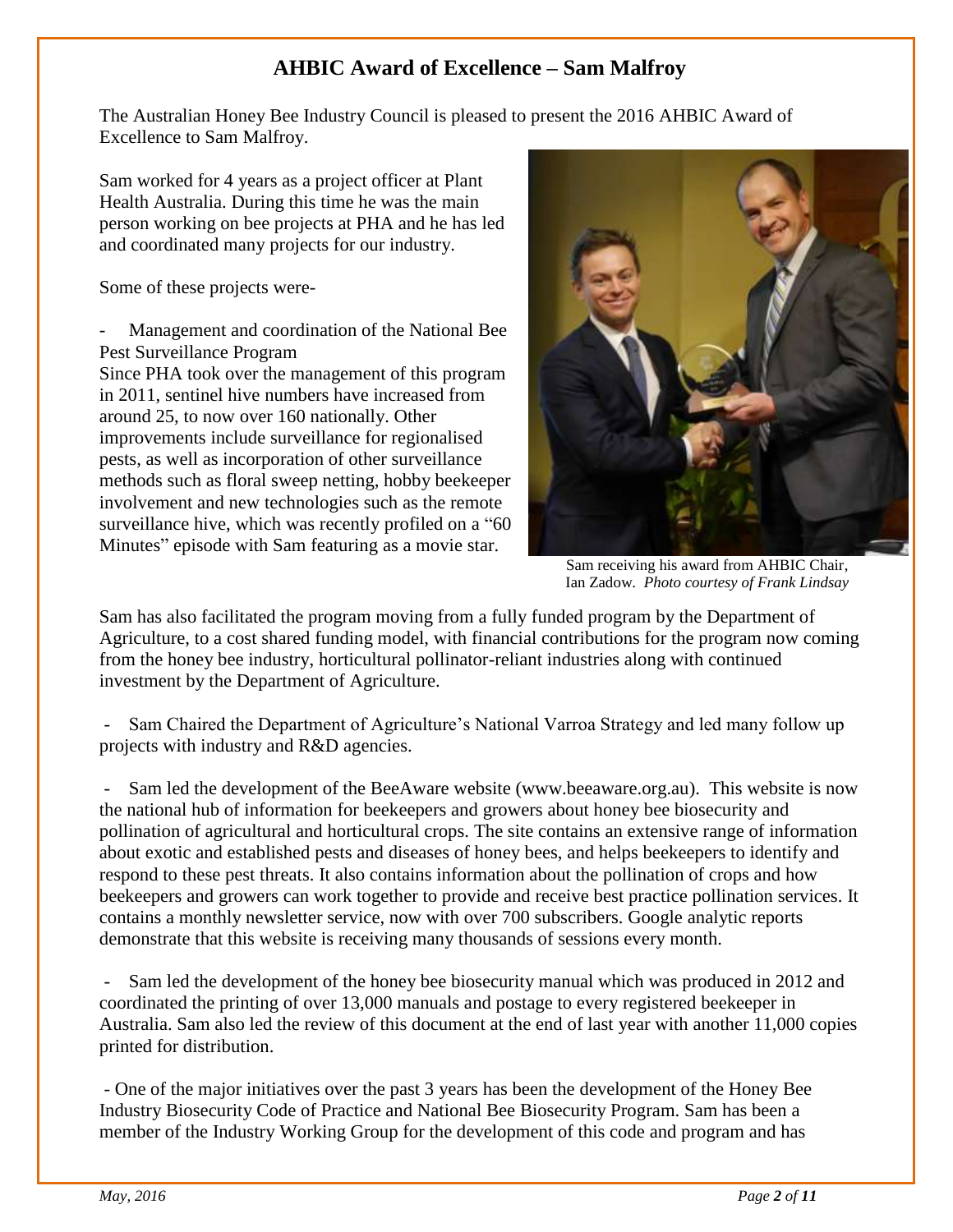worked closely with government and industry through its development and has been a key driver to its establishment.

During Sam's time working at PHA he has put a huge amount of time and effort into projects for our industry. Through his work, Sam developed a large network of contacts throughout industry and government and was always up to date with issues affecting our industry and knew where to go when he needed information or assistance with his work. Sam has also attended many beekeeping conferences to present information on projects he has been working on.

Sam left PHA in February and this award is presented in appreciation of the effort Sam put into his job above his call of duty.

# **APIS FLOREA INTERCEPTION**

On 11 May 2016 a nest of *Apis florea* was detected on a container which had been unloaded in Brisbane. The bees were destroyed and checks showed no mites present.

Another good find.

## **HONEY EXPORTS TO SAUDI ARABIA**

AHBIC has been advised that Saudi Arabia has stopped the importation of honey from countries which have small hive beetle. AHBIC has been in conversation with the Department of Agriculture and Water Resources on this and their staff are following this up.

Saudi Arabia is an important market for Australian honey so it is crucial that access for Australian honey be maintained.

#### **LIVE BEE EXPORTS TO THE USA**

The Department of Agriculture and Water Resources has written to the United States Department of Agriculture Animal and Plant Health Inspection Service with information on the findings of the 2013 report on the disease status of *A. cerana* in the Cairns region and the 2013-15 survey of honey bee pathogens in *A. mellifera* across the country.

These two reports address issues raised by the US and would show that there is now no reason for the US to maintain their ban on imports of live bees from Australia.

We await the response from the US.

#### **TRANSFER OF NON-PRESCRIBED GOODS**

I have received the following information:-

*The Non-Prescribed Good Program has recently published two template 'transfer certificates' on the Department of Agriculture and Water Resources web site.* 

*[http://www.agriculture.gov.au/export/controlled-goods/non-prescribed-goods/transfer-certifcates](http://www.agriculture.gov.au/export/controlled-goods/non-prescribed-goods/transfer-certifcates-npg)[npg](http://www.agriculture.gov.au/export/controlled-goods/non-prescribed-goods/transfer-certifcates-npg)*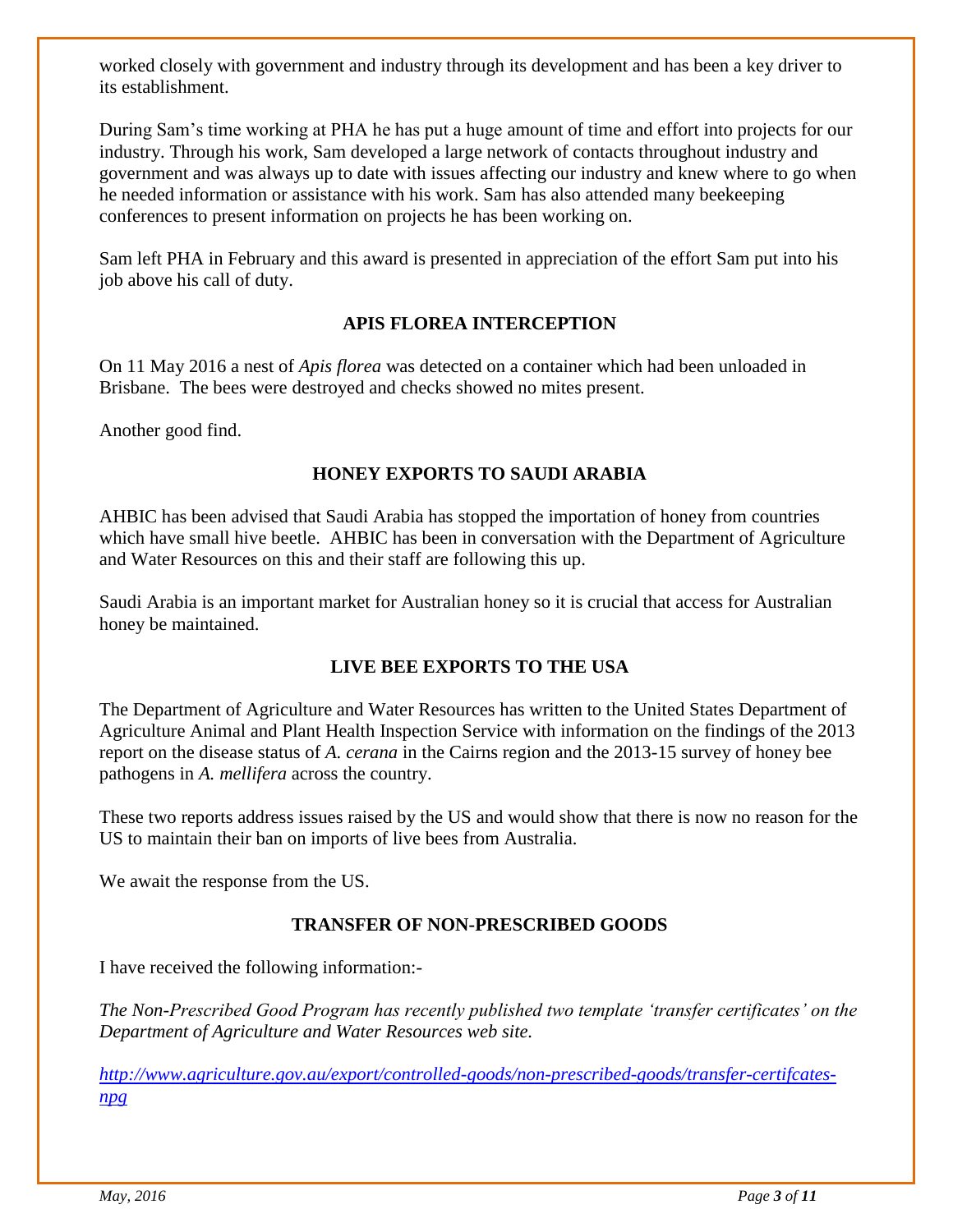*A 'transfer certificate' is a document which is completed by an establishment who is despatching product to another establishment within Australia, possibly for further processing. A completed transfer certificate ensures that information about the product being transferred is maintained throughout the export chain, and provides evidence to the receiving establishment, and assurance to international trading partners, that importing country requirements have been met.*

*Some importing countries require very precise traceability and assurances, for certain animal byproducts. The department has created two templates which can be used to trace the transfer of products from one establishment to another. One is a general transfer certificate which can be used for any non-prescribed good or animal by-product, the other has been created more specifically for the transfer of blood serum.*

*These templates can be used as they are, or modified to best meet the needs of a particular business (including additional declarations for other specific markets, as required).*

*If you have any queries, please contact the [NPG team.](mailto:npgexports@agriculture.gov.au?subject=Industry%20Enquiry%20-%20NPG%20Transfer%20Certificates)*

# **EDIBLE BEE PRODUCT EXPORTS TO NEW CALEDONIA**

I have received the following information from the Department of Agriculture and Water Resources re export of edible bee products to New Caledonia.

*At the request of French Polynesian authorities, the Department has developed certification for honey and other products into French Polynesia. The link below to our MICoR website sets out the certification requirements.*

*[http://micor.agriculture.gov.au/Eggs/Pages/french\\_polynesia/french\\_polynesia.aspx](http://micor.agriculture.gov.au/Eggs/Pages/french_polynesia/french_polynesia.aspx)*

# **THE INAUGURAL AUSTRALIAN FOOD AWARDS TO LAUNCH IN 2016**

The Royal Agricultural Society of Victoria (RASV) has announced a new opportunity for Australian food producers with the launch of the Australian Food Awards. Commencing in 2016, the Australian Food Awards celebrates excellence and recognises the best producers of fine food in Australia.

In the Pantry class there is a specific class for honey.

Entries for the 2016 Australian Food Awards will open on Tuesday, 24 May, with producers encouraged to enter online via [http://food.rasv.com.au.](http://food.rasv.com.au/)

For more information about Australian Food Awards, please visit [http://food.rasv.com.au.](http://food.rasv.com.au/)

# **KOREAN MARKET ACCESS ADVICE**

I have received a market access advice from the Department of Agriculture and Water Resources from the Republic of Korea – Special Act on Imported Food Safety Management – new food safety requirements for exported Australian agricultural products. It includes honey.

If you want a copy please let me know and I will forward it to you.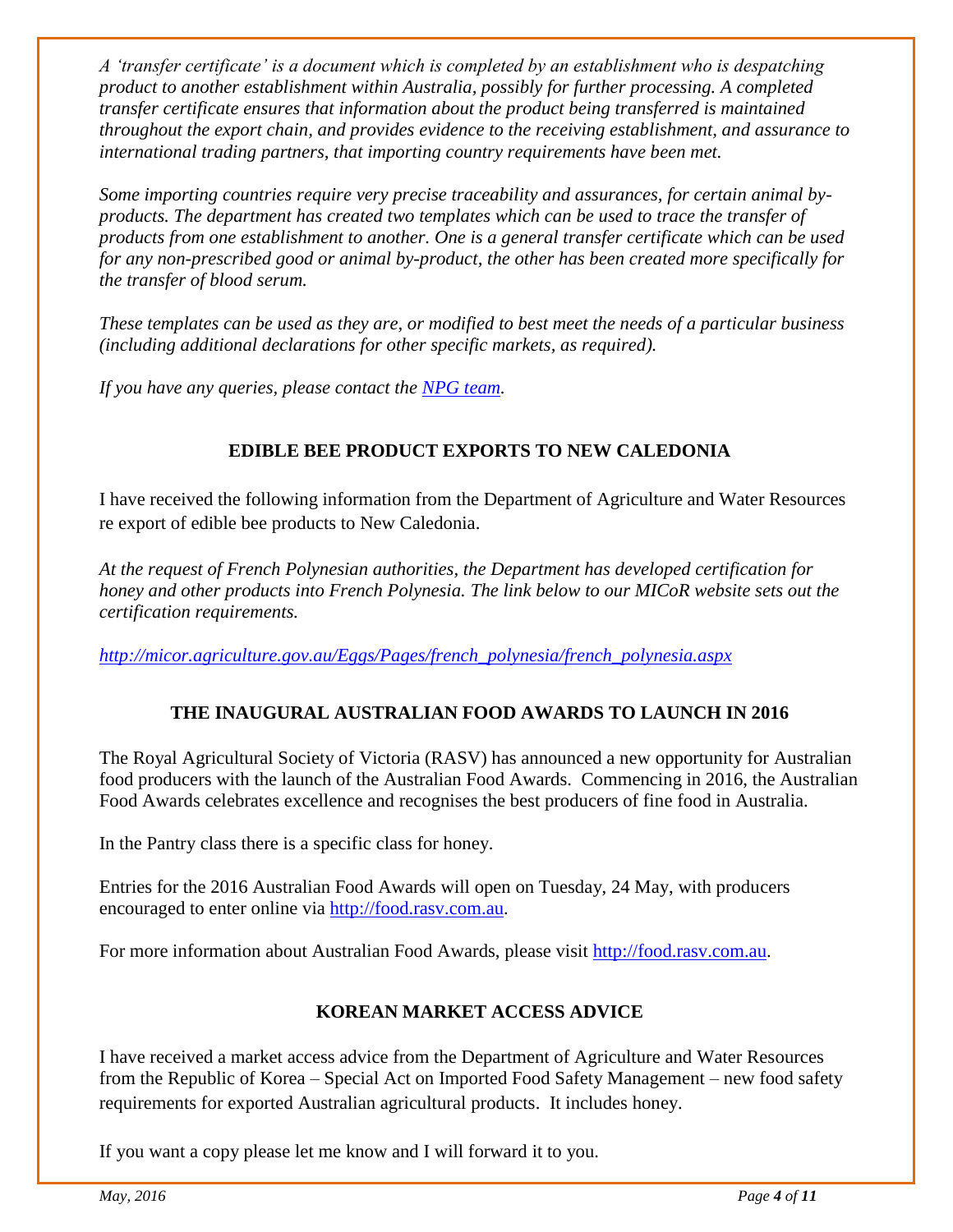#### **HONEY MONTH**

There have been many activities during May to celebrate Honey Month. It is hoped to have some of these on the AHBIC website as soon as they are received.

#### **AGM**

Annual conferences for 2016 as I have them are:-

| Queensland Beekeepers Association            | 13 $\&$ 14 July, Townsville     |
|----------------------------------------------|---------------------------------|
| South Australian Apiarists Association       | $16 - 17$ June, Kangaroo Island |
| Victorian Apiarists Association              | $8 - 9$ June, Wangaratta        |
| Honey Packers and Marketers Association      | <b>TBA</b>                      |
| National Council of Pollination Associations | <b>TRA</b>                      |
| Australian Queen Bee Breeders Association    | <b>TRA</b>                      |
| Australian Honey Bee Industry Council        | 15 July, Townsville             |

#### **AHBIC AGM IN TOWNSVILLE**

As has been previously advised the AHBIC AGM is being held in Townsville on Friday 15 July, 2016. Observers are welcomed at the AHBIC AGM. You will need to register as we have to give numbers for catering purposes beforehand. There is a form in this newsletter to register.

It is usual for AHBIC delegates to attend the State conference in which State the AHBIC AGM is being held. This way it allows AHBIC delegates to see what happens in that State and also for the State beekeepers to be able to talk with their interstate counterparts.

The registration form and details for the QBA conference are now available on the QBA website <http://qbabees.org.au/events/coming-events/> All AHBIC delegates who will be attending the Queensland conference need to fill this out. Please note that this has to be in by **30 June, 2016** to obtain the early bird registration. Also note that the dinner on the Thursday night needs to be pre booked by Thursday 7 July. Registering at conference will mean you will miss out on the dinner.

Accommodation for conference can be made with the Mercure direct. Phone 07 4759 4900. It is \$129 per room per night which includes a buffet breakfast. Booking reference number to quote is **BEE070716**.

#### **NEW CHEMICAL REGISTRATIONS**

**Application no.:** 103284 **Active constituent/s: Applicant ACN:** 000 045 590<br> **Summary of use** extending the state of the control of the control of the control of the control of the control of the control of the control of the control of the control of the control of th

Date of registration/approval: 4 May 2016 **Product registration no.:** 81523 **Label approval no.:** 

Campbell Cobra 480SC Insecticide<br>480 q/L thiacloprid **Applicant name:** Colin Campbell (Chemicals) Pty Ltd For the control of codling moth in pome fruit, oriental fruit moth in pome fruit and stone fruit, and apple dimpling bug in apples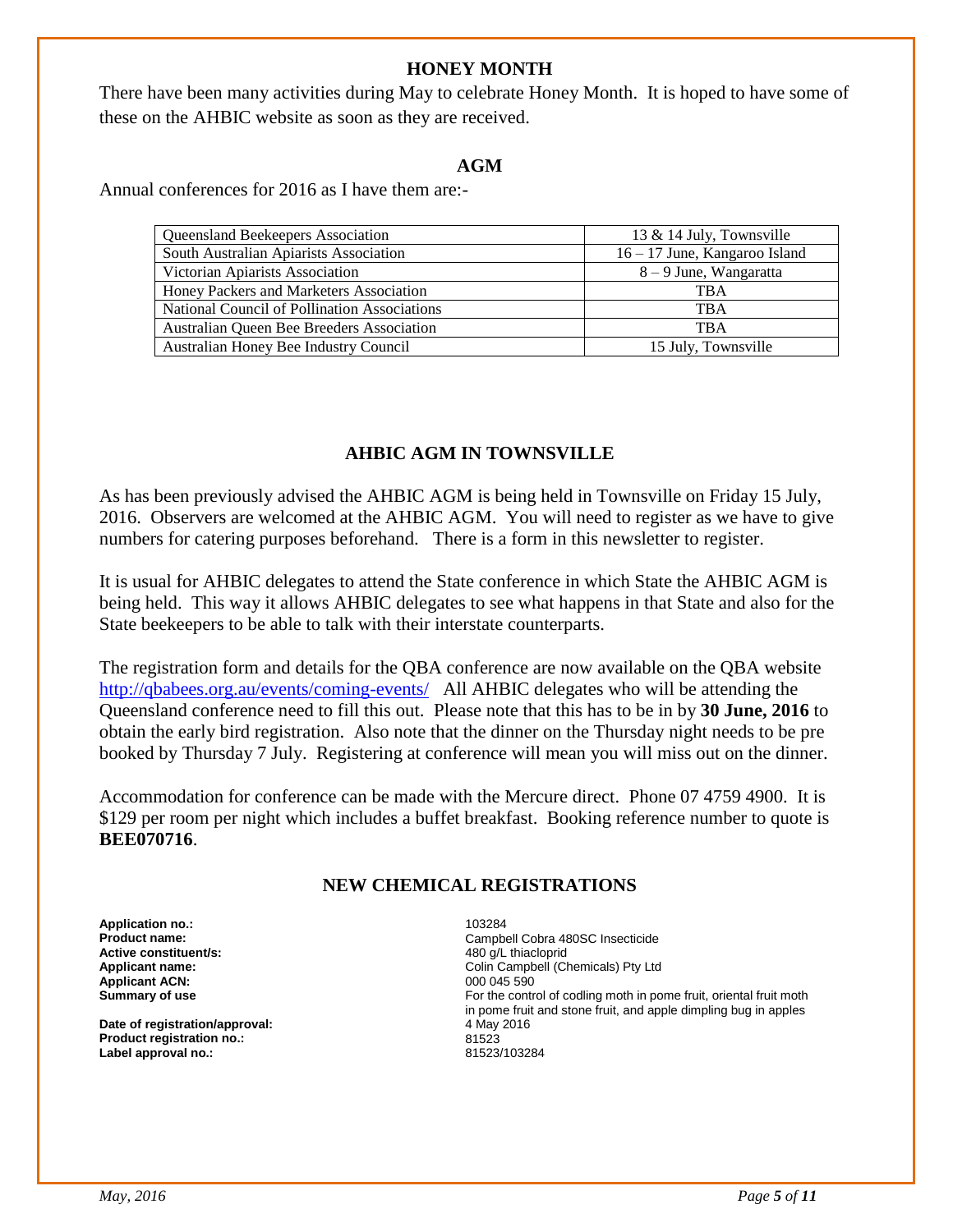**Application no.:** 102445

**Active constituent/s:**<br>**Applicant name: Applicant ACN:**<br>Summary of use

**Date of registration/approval:** 17 May **Product registration no.:** 81158 **Product registration no.:** 81158<br>
Label approval no.: 81158/102445 Label approval no.:

**Application no:** 101239 **Active constituent/s:**<br>Applicant name: **Applicant ACN:**<br>Summary of variation:

**Date of variation: Product registration no.:** 64109 **Label approval no.:** 

**Product name: Surefire Macromite Miticide**<br> **Active constituent/s:** 480 q/L bifenazate PCT Holdings Pty Ltd<br>099 023 962 For the control of mites in pome and stone fruit<br>17 May 2016

> Success Neo Insecticide<br>120 a/L spinetoram Dow Agrosciences Australia Limited<br>003 771 659 To amend the WHP statements with regard to forage brassica, to add an export animal feed interval (EAFI) and to extend use into pulses and cotton

## **BUMBLE BEE INQUIRY**

I have received the following information.

#### *Inquiry into the risks and opportunities associated with the use of the bumblebee population in Tasmania for commercial purposes*

*As a result of the dissolution of the Senate for the election, the Environment and Communications Committee no longer exists and the above inquiry has lapsed.*

*It is possible that, after the election, the Senate may refer this inquiry back to the committee in the new Parliament. If that occurs, details about the inquiry will be available on the Committee's website: [www.aph.gov.au/senate\\_ec.](http://www.aph.gov.au/senate_ec)* 

#### **CARIBBEAN BEEKEEPING CONGRESS**

I have received information on the  $8<sup>th</sup>$  Caribbean beekeeping congress.

Dates are:-

8<sup>th</sup> Caribbean Beekeeping Congress 12-16<sup>th</sup> September 2016 Pre Congress Queen Rearing Course 9<sup>th</sup>-11<sup>th</sup> September 2016 Post Congress Africanised Bee Tour of Trinidad 17<sup>th</sup>-18<sup>th</sup> September 2016

Their website is<http://www.acboonline.com/> for more information.

#### **QUEENSLAND BIOSECURITY ACT INFORMATION**

I have received the following information from the Queensland Department of Agriculture and Fisheries regarding the new Biosecurity Act which replaces the Apiaries Act of 1982.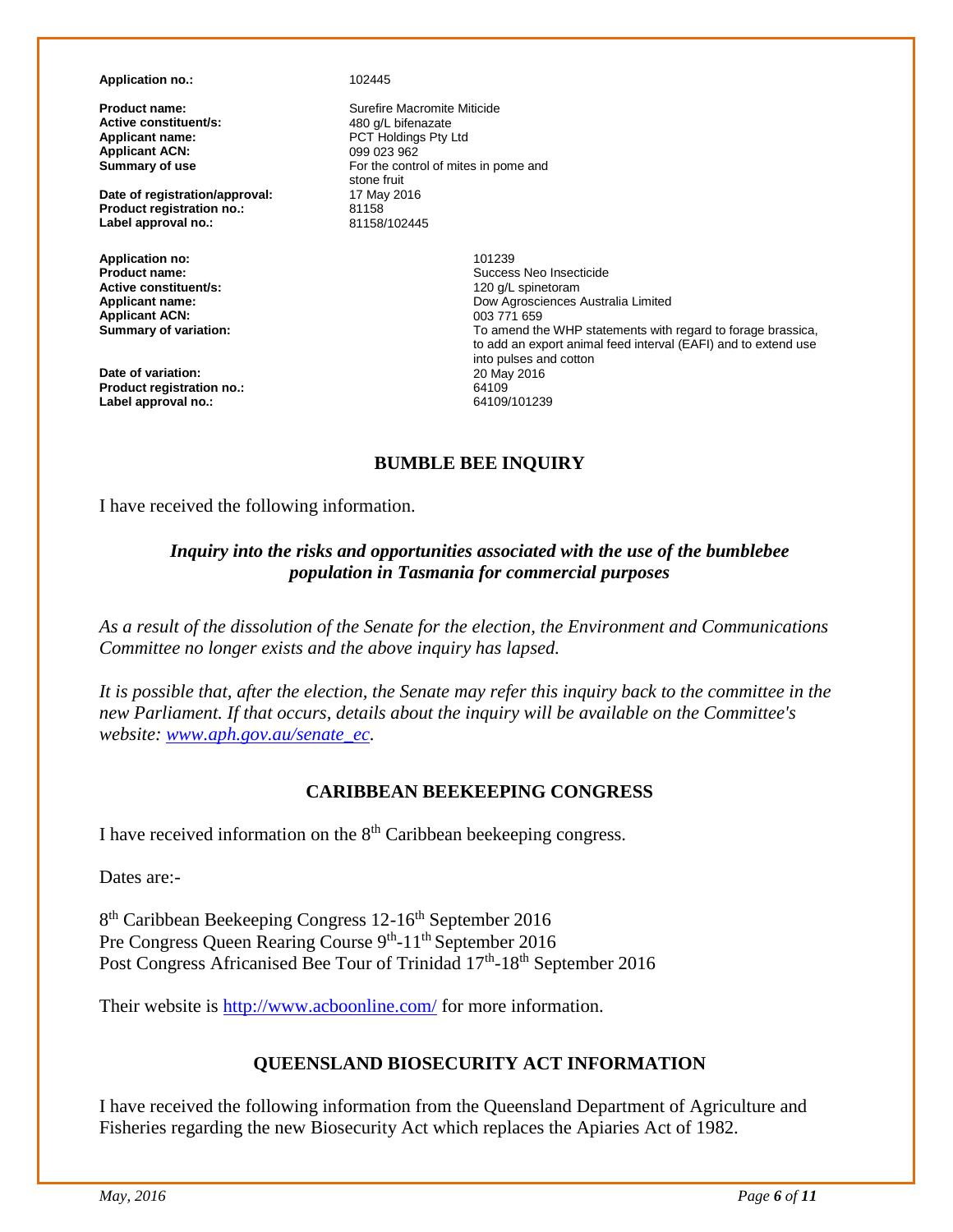## **New laws for Queensland beekeepers**

New biosecurity laws will take effect in Queensland from 1 July 2016. Beekeepers should ensure they are aware of the changes and what they mean for beekeeping in Queensland.

#### **Managing biosecurity risks**

The new legislation introduces the general biosecurity obligation. This means beekeepers will need to take an active role in managing biosecurity risks under their control and ensure their activities do not spread pests, diseases or contaminants. Beekeepers will need to:

- take all reasonable and practical steps to prevent or minimise each biosecurity risk;
- minimise the likelihood of the risk causing a biosecurity event and limit the consequences of such an event; and
- prevent or minimise the adverse effects the risk could have and refrain from doing anything that might exacerbate the adverse effects.

You can choose to follow the national biosecurity code of practice for beekeepers as one way to demonstrate you are meeting your general biosecurity obligation. This is available from the Australian Honeybee Industry Council at [www.honeybee.org.au](http://www.honeybee.org.au/)

#### **Beekeeper registration**

Anyone who keeps at least one hive must still register their details with Biosecurity Queensland. Individuals, groups of people, or businesses can register, depending on who owns the hive.

From 1 July 2016, beekeepers will be registered as biosecurity entities and receive a hive identification number. The registration period will be three years.

Beekeepers who were registered between March and June 2016 will remain registered until March 2017, at which time they will then need to register under the new *Biosecurity Act 2014* (the Act).

Beekeepers who register from 1 July 2016 will be registered for three years from the date of registration.

A registration fee will still apply for beekeepers who are commercial producers and must be paid at the time of application. Beekeepers are commercial producers if they claim primary producer status on their annual tax return. Contact your local Department of Agriculture and Fisheries office or visit [www.biosecurity.qld.gov.au](http://www.biosecurity.qld.gov.au/) for an application

form from 1 July 2016.

#### **Distance between sites**

It proposed that from 1 July 2016 new minimum distances will be required between hives. This will support commercial beekeepers and allow them to work their hives without robbing.

| Number of hives             | Proposed distance apart (radius) – from 1 July 2016 |
|-----------------------------|-----------------------------------------------------|
| Less than 40 hives          | Not specified                                       |
| More than 40 hives          | 0.8km                                               |
| Queen bee breeding apiaries | 2km                                                 |

#### **Regulated bees and pests of bees**

From 1 July 2016, a number of pests and carriers are classed as prohibited matter. It is a serious offence to keep, possess, distribute, or transport these pests and carriers. This includes moving hives, bee products, and beekeeping appliances that are potentially carrying these pests and carriers.

The following pests and carriers must be reported to Biosecurity Queensland on 13 25 23 or the Exotic Plant Pest hotline on 1800 084 881:

- Asian honey bee (*Apis dorsata, A. florea, A. cerana* other than *A. cerana javana*)
- bumblebee (*Bombus spp*.)
- Africanised bee (*Apis mellifera scutellata*)
- tracheal mite (*Acarapis woodi*)
- tropilaelaps mite (*Tropilaelaps clareae* and *T. mercedesae*)
- varroa mite (*Varroa destructor*)
- varroa mite (*Varroa jacobsoni*).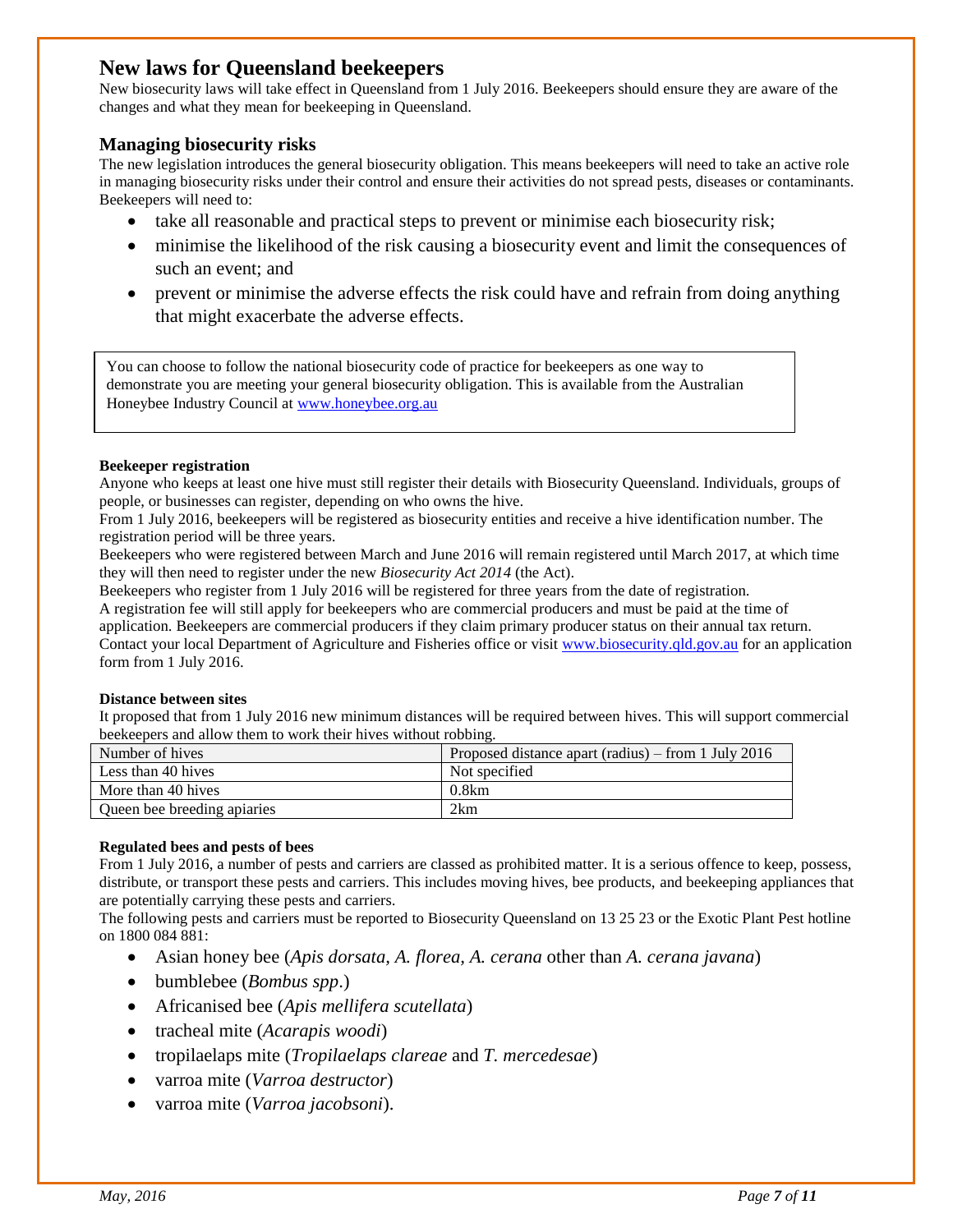#### **Asian honey bee**

From 1 July 2016, Asian honey bee (*Apis cerana javana*) will be category 1 restricted matter. Steps should be taken to minimise the risk posed by Asian honey bee. It will be an offence to move or keep the pest.

Asian honey bee outside the known infested area around Cairns must be reported to Biosecurity Queensland on 13 25 23 or the Exotic Plant Pest hotline on 1800 084 881.

#### **Braula fly (bee louse)**

Braula fly are currently only found in Tasmania and are not present on mainland Australia. It is a pest of concern to the industry. From 1 July 2016, braula fly will be prohibited matter and as such it is an offence to deal with it. The movement of associated risk materials is also considered to be high risk. As such, from 1 July 2016, if you bring carriers (queen bees and escort bees, comb honey, wax) from Tasmania or another infested place without meeting the requirements of the Queensland Biosecurity Manual you will be in breach of your general biosecurity obligation. This is similar to the previous requirement to have a health certificate for carriers brought into Queensland from Tasmania. From 1 July 2016, the Queensland Biosecurity Manual will be available at [www.biosecurity.qld.gov.au.](http://www.biosecurity.qld.gov.au/) 

#### **American foulbrood disease**

From 1 July 2016, American foulbrood disease will no longer be classed as a quarantine pest of bees. Beekeepers must take reasonable and practical measures to prevent or minimise the biosecurity risk posed by American foulbrood disease as part of their general biosecurity obligation.

#### **Small hive beetle**

There is no requirement to notify Biosecurity Queensland if hives are infested with small hive beetle. Beekeepers are encouraged to manage small hive beetle as part of their general biosecurity obligation, as far as is reasonable and practical.

#### **More information**

Visi[t www.biosecurity.qld.gov.au](http://www.biosecurity.qld.gov.au/) or call 13 25 23.

#### **CHALKBROOD IN NT**

Chalkbrood has now been found at Alice Springs in the Northern Territory. Where it came from is not known at this time. There was a report that it came via potting mix but that is incorrect.

As there is little interaction between beekeepers in Alice Springs and the beekeepers further north in the NT, those beekeepers further north should be able to remain free of chalkbrood.

#### **NEW INSPECTOR-GENERAL OF BIOSECURITY**

Dr. Helen Scott-Orr PSM has been appointed as the new Inspector-General of Biosecurity. She replaces Dr. Mike Bond who had been the Interim Inspector-General.

Helen is an Australian veterinarian and epidemiologist. She is a former Chief Veterinary Officer of New South Wales and Executive Director within the NSW Department of Primary Industries. She retired in 2009. She was appointed as a Director on the Animal Health Australia Board (AHA) in 2010.

Mike Bond was previously the CEO at AHA and our industry had a good working relationship with Mike at AHA and in his role as interim Inspector-General. We wish Mike all the best for the future.

#### **IGAB REVIEW**

#### *Biosecurity Advice 2016/18*

#### *Intergovernmental Agreement on Biosecurity (IGAB) Australia's national biosecurity system. Is it fit for the future?*

*In late 2015, Australian, state and territory governments agreed that a formal review of Australia's biosecurity arrangements, including the underpinning Intergovernmental Agreement on Biosecurity (IGAB), would be undertaken in 2016—the IGAB review.*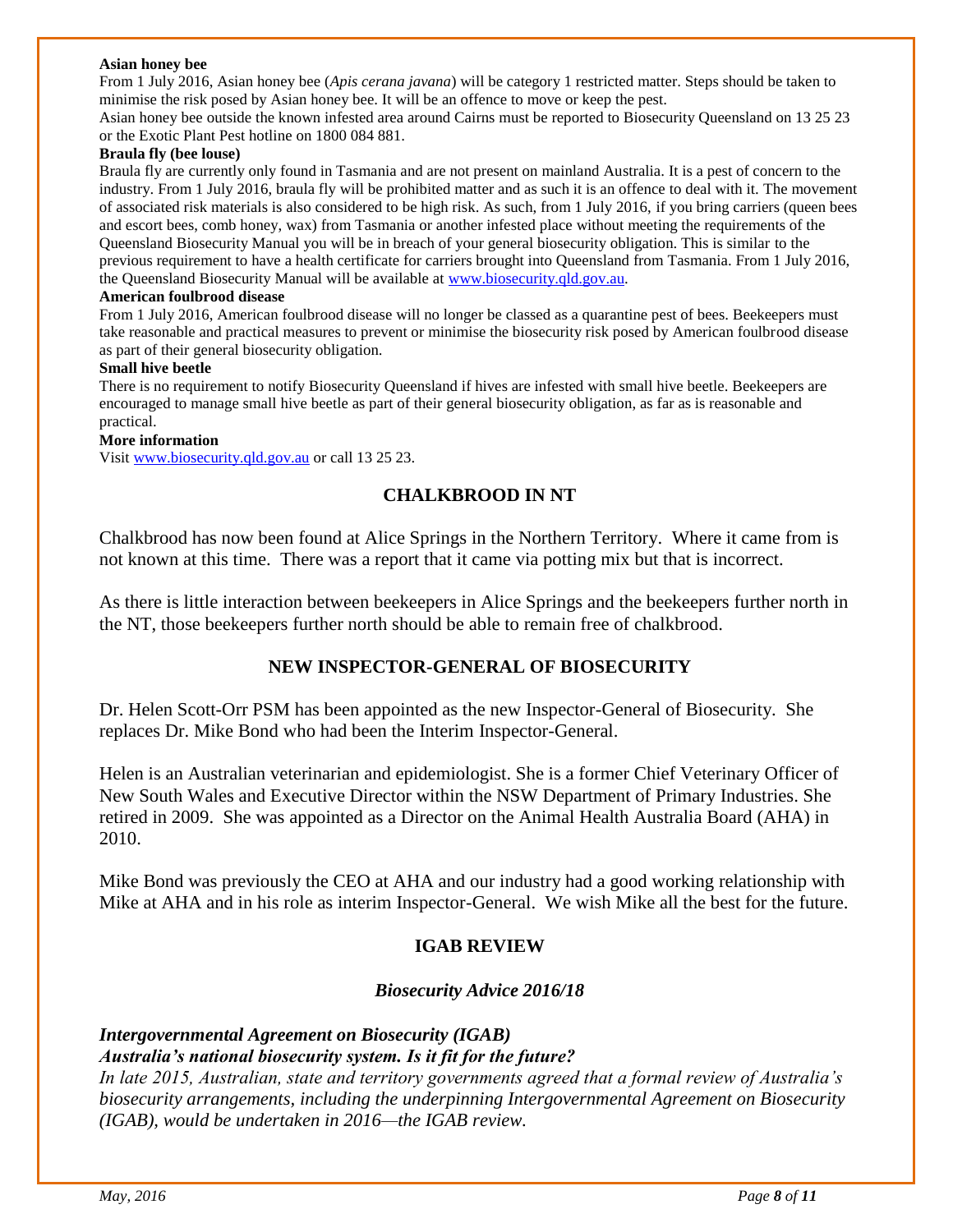*The IGAB is an important component of the national biosecurity system. It establishes nationally agreed approaches among governments to prevent, prepare for, detect and mitigate biosecurity risks across the system and respond to, manage and recover from biosecurity incidents should they occur. Led by an independent panel comprised of Dr Wendy Craik AM (Chair), Mr David Palmer and Dr Richard Sheldrake AM, the review will assess the capacity of the national biosecurity system to manage increased biosecurity risk in an increasingly complex global environment. The panel would like stakeholders across Australia to have their say on the national biosecurity system and the IGAB. They want to know what works, what doesn't, what could be done better and* 

*how to strengthen partnerships across the system. Your feedback will help identify where improvements can be made.* 

*A discussion paper has been released to guide the review panel's consultation, and help inform discussions on the review. The panel is calling for comments on the topics and questions raised in the discussion paper and encourages interested stakeholders to make a submission.* 

*Your views on the future of biosecurity are important. Make sure you have your say by*  $5pm AEST$ *Friday 8 July 2016!* 

*To find out more about the review:* 

 $\Box$  visit: http://www.agriculture.gov.au

 $\Box$  email: igabreview@agriculture.gov.au

 $\Box$  phone: 1800 833 507

#### **CROP POLLINATION ASSOCIATION AGM AND CONFERENCE**

Meeting is open to all beekeepers, growers, pollination brokers and DPI Inspectors

When: Tuesday  $16<sup>th</sup>$  August 2016 Where: Mirrool Room 1, Griffith Ex-Servicemen's Club Ltd. Jondaryan Avenue, Griffith Time: 8.30am Registration 9.00am AGM/Conference commences, 4.00pm AGM/Conference ends. Cost: \$65-00 if pre-register (includes lunch)

\$70-00 if registering on the day.

Accommodation: Some rooms have been reserved at Econo Lodge.

Bus Tour of nearby crops and places of interest organised for 17<sup>th</sup> August at cost.

Please remit to the CPA Secretary no later than 9<sup>th</sup> August, 2016, for pre- registration making it easier for your committee.

Many items are listed for discussion including pollination contacts, all weather fast hive inspections, labelling changes and misuse of chemicals, reporting bee losses for investigation, a field visit to a local Almond crop in bloom and the work behind the scenes by the CPA committee to help you, the members.

Please visit our website for current updates & conference registration form.

www.aussiepollination.com.au

All enquiries to:

Eric Whitby, CPA Secretary, PO BOX 289, Engadine NSW 2233 02 9520 6216 or [ericwhitby2@bigpond.com](mailto:ericwhitby2@bigpond.com)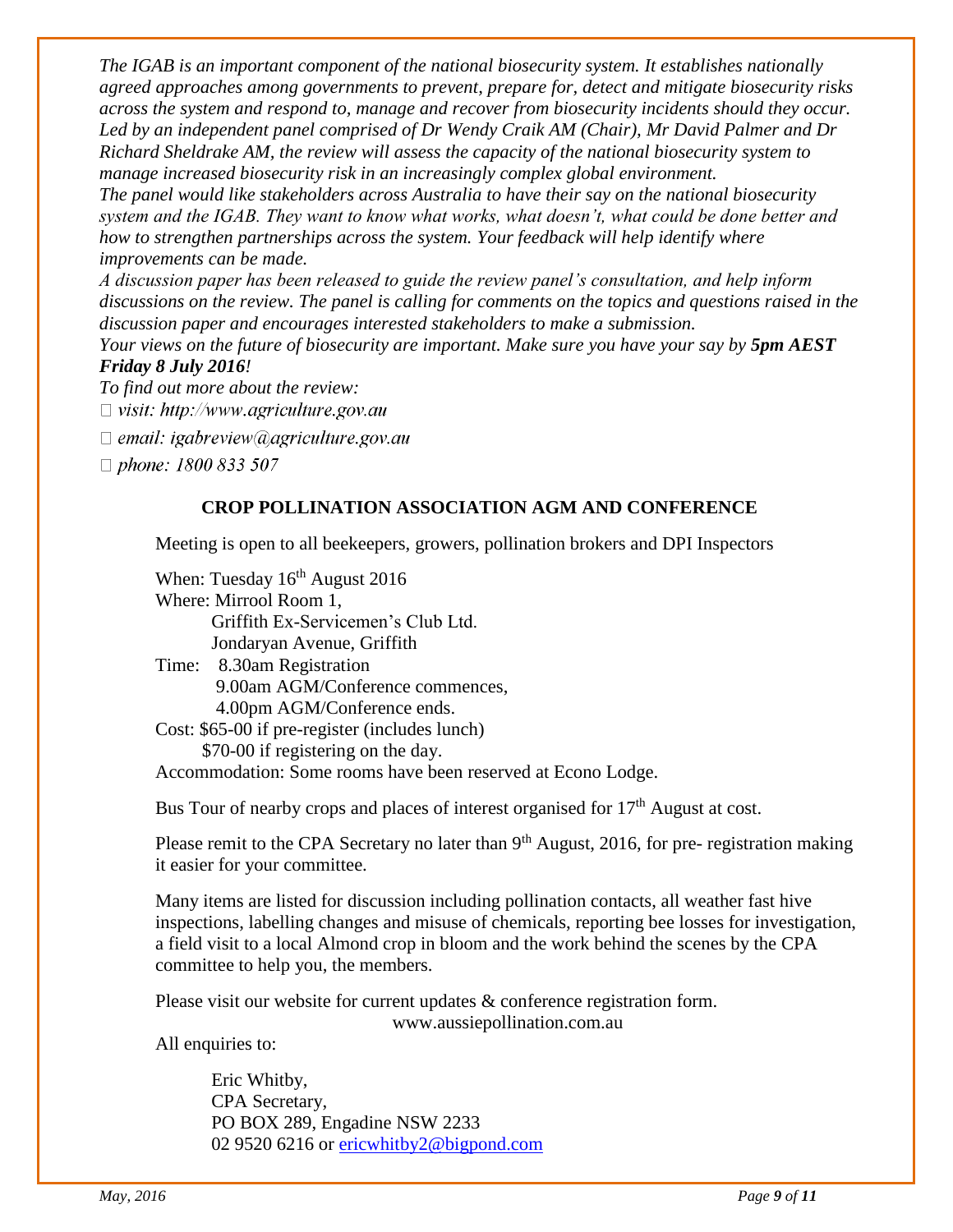| ¥                                      | P.O. Box 4253<br>Raceview Qld 4305                                                              | Phone: 07 5457 2265       | Email: ahbic@honeybee.org.au                                                                                                                                                                                                   |
|----------------------------------------|-------------------------------------------------------------------------------------------------|---------------------------|--------------------------------------------------------------------------------------------------------------------------------------------------------------------------------------------------------------------------------|
|                                        | 2016 Annual General Meeting                                                                     |                           |                                                                                                                                                                                                                                |
|                                        |                                                                                                 |                           |                                                                                                                                                                                                                                |
|                                        | Friday 15 July 2016<br>Mercure Hotel                                                            |                           |                                                                                                                                                                                                                                |
|                                        | 166 Woolcock Street, Townsville                                                                 |                           |                                                                                                                                                                                                                                |
|                                        | Registration Form                                                                               |                           |                                                                                                                                                                                                                                |
|                                        | (for Friday 15 July ONLY)                                                                       |                           |                                                                                                                                                                                                                                |
|                                        |                                                                                                 |                           |                                                                                                                                                                                                                                |
| Non-Delegate:<br>Cost:                 | Friday ONLY (includes Morning Tea, Lunch and Afternoon Tea)<br>\$40.00 (GST inclusive)          |                           |                                                                                                                                                                                                                                |
| Name                                   |                                                                                                 | Date:                     |                                                                                                                                                                                                                                |
|                                        |                                                                                                 |                           |                                                                                                                                                                                                                                |
|                                        |                                                                                                 |                           |                                                                                                                                                                                                                                |
| <b>Address</b>                         |                                                                                                 |                           |                                                                                                                                                                                                                                |
|                                        |                                                                                                 |                           |                                                                                                                                                                                                                                |
|                                        |                                                                                                 |                           |                                                                                                                                                                                                                                |
| Phone No:                              |                                                                                                 |                           | Email: Email: The Company of the Company of the Company of the Company of the Company of the Company of the Company of the Company of the Company of the Company of the Company of the Company of the Company of the Company o |
|                                        | Please have AHBIC Registration and Payment to AHBIC                                             |                           |                                                                                                                                                                                                                                |
|                                        | by 8 July 2016                                                                                  |                           |                                                                                                                                                                                                                                |
|                                        |                                                                                                 |                           |                                                                                                                                                                                                                                |
| Payment by Cheque                      |                                                                                                 |                           |                                                                                                                                                                                                                                |
| Cheque Amount: \$                      |                                                                                                 | Direct Deposit Amount: \$ | <b>Payment by Direct Deposit</b>                                                                                                                                                                                               |
| Please make cheque payable             |                                                                                                 | Bank:                     | <b>Bendigo Bank</b>                                                                                                                                                                                                            |
| to AHBIC and post to:                  |                                                                                                 | Account Name: AHBIC       |                                                                                                                                                                                                                                |
| P.O. Box 4253                          |                                                                                                 | <b>BSB No:</b>            | 633 000                                                                                                                                                                                                                        |
| Raceview Qld 4305                      |                                                                                                 | <b>Account No:</b>        | 150 976 405                                                                                                                                                                                                                    |
| (please include this form with Cheque) |                                                                                                 |                           | Please use your NAME as REFERENCE                                                                                                                                                                                              |
|                                        |                                                                                                 |                           |                                                                                                                                                                                                                                |
|                                        |                                                                                                 |                           |                                                                                                                                                                                                                                |
|                                        | <b>Registration &amp; Payment:</b>                                                              |                           |                                                                                                                                                                                                                                |
|                                        |                                                                                                 |                           |                                                                                                                                                                                                                                |
|                                        | To attend the Queensland Beekeepers' Association Annual Conference                              |                           |                                                                                                                                                                                                                                |
|                                        | (Wednesday 13th and Thursday 14th July) and Conference Dinner (at above venue on Thursday 14th) |                           | (please post OR email this form to AHBIC)                                                                                                                                                                                      |
|                                        | a separate registration & payment is required to:<br>Queensland Beekeepers' Association Inc     |                           |                                                                                                                                                                                                                                |